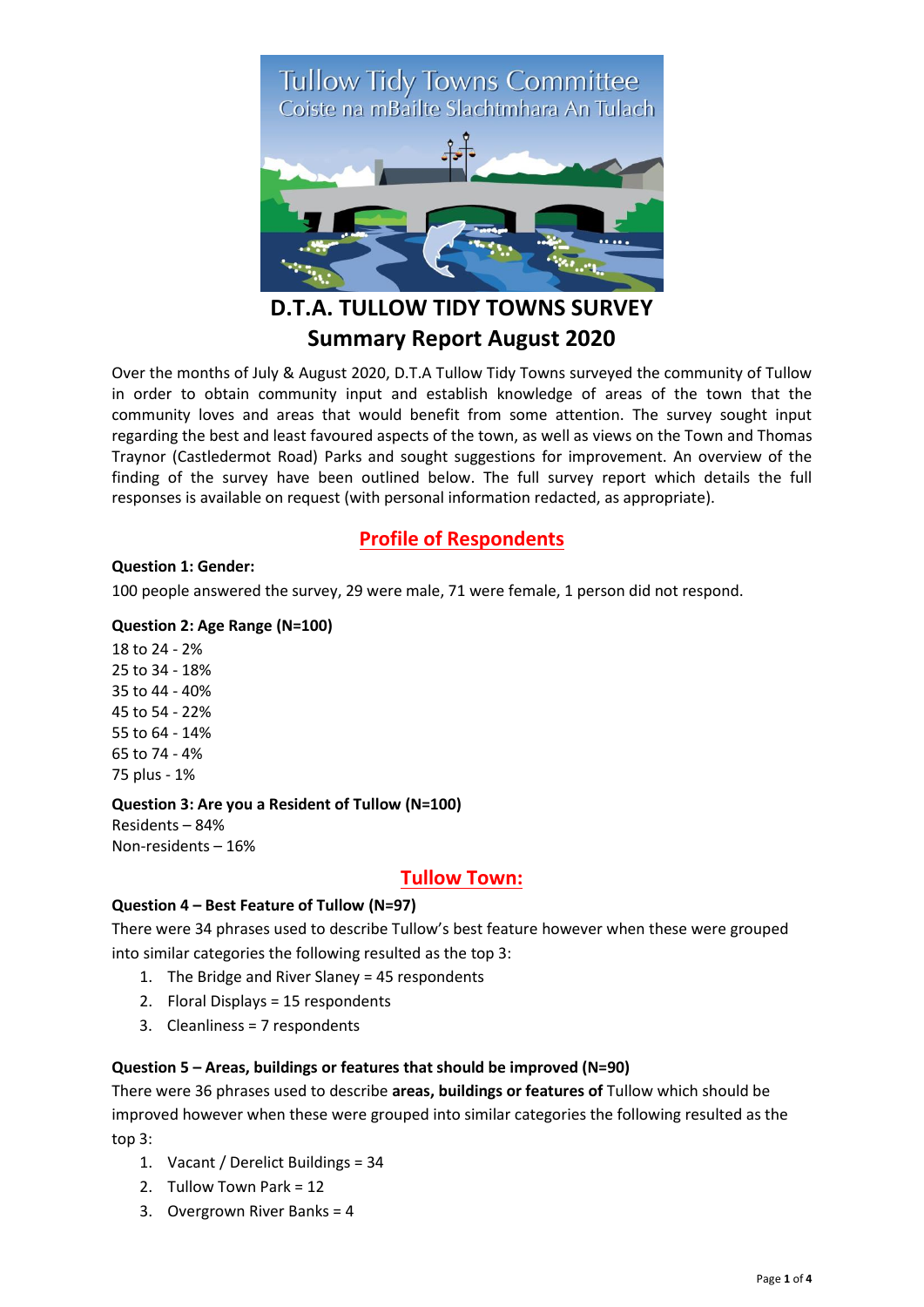# **Volunteering:**

### **Question 6: Would you be willing to volunteer? (N=13)**

13 respondents stated that they would be willing to volunteer.

### **Question 7: What days of the weeks would suit you best to volunteer? (N=24)**

- $\bullet$  Saturday 58%
- Tuesday 38%
- Monday 29%
- Wednesday 29%
- $\bullet$  Thursday 21%
- $\bullet$  Friday 21%

### **Question 8: What time of the day would suit you best to volunteer? (N = 25)**

- $\bullet$  Evening 52%
- $\bullet$  Morning  $-40\%$
- Afternoon 36%

# **Suggestions & Initiatives for Tullow Tidy Towns:**

**Question 9: Are you aware of any Schemes or Projects Tullow might participate in? (N = 38)** No useable information obtained.

### **Question 10: Have you any ideas for initiatives or projects? (N = 53)**

There were 33 ideas for initiatives or projects were put forward by the respondents, when these were grouped into similar categories the following resulted as the top 3:

- 1. Involve Children in Tidy Towns work = 5
- 2. Provide Dog Litter Boxes = 5
- 3. Manage the Appearance of Vacant Buildings = 5

### **Question 11: Any other Tidy Towns suggestions? (N = 49)**

There were 28 suggestions put forward by the respondents, when these were grouped into similar categories the following resulted as the top 3:

- 1. Get children involved = 5
- 2. River Clean Up & Walks = 5
- 3. Keep up the good work  $= 3$

# **Tullow Town Park**

### **Question 12: Best features of Tullow Town Park (N = 73)**

There were 22 suggestions put forward by the respondents, when these were grouped into similar categories the following resulted as the top 4:

- 1. Exercise Equipment = 8
- 2. Tesco Wall Art = 7
- 3. Location = 5
- 4. Playground = 5

### **Question 13: When did you last use Tullow Town Park? (N = 83)**

- 1. Last six months = 40
- 2. Last Year = 14
- 3. Never used it = 15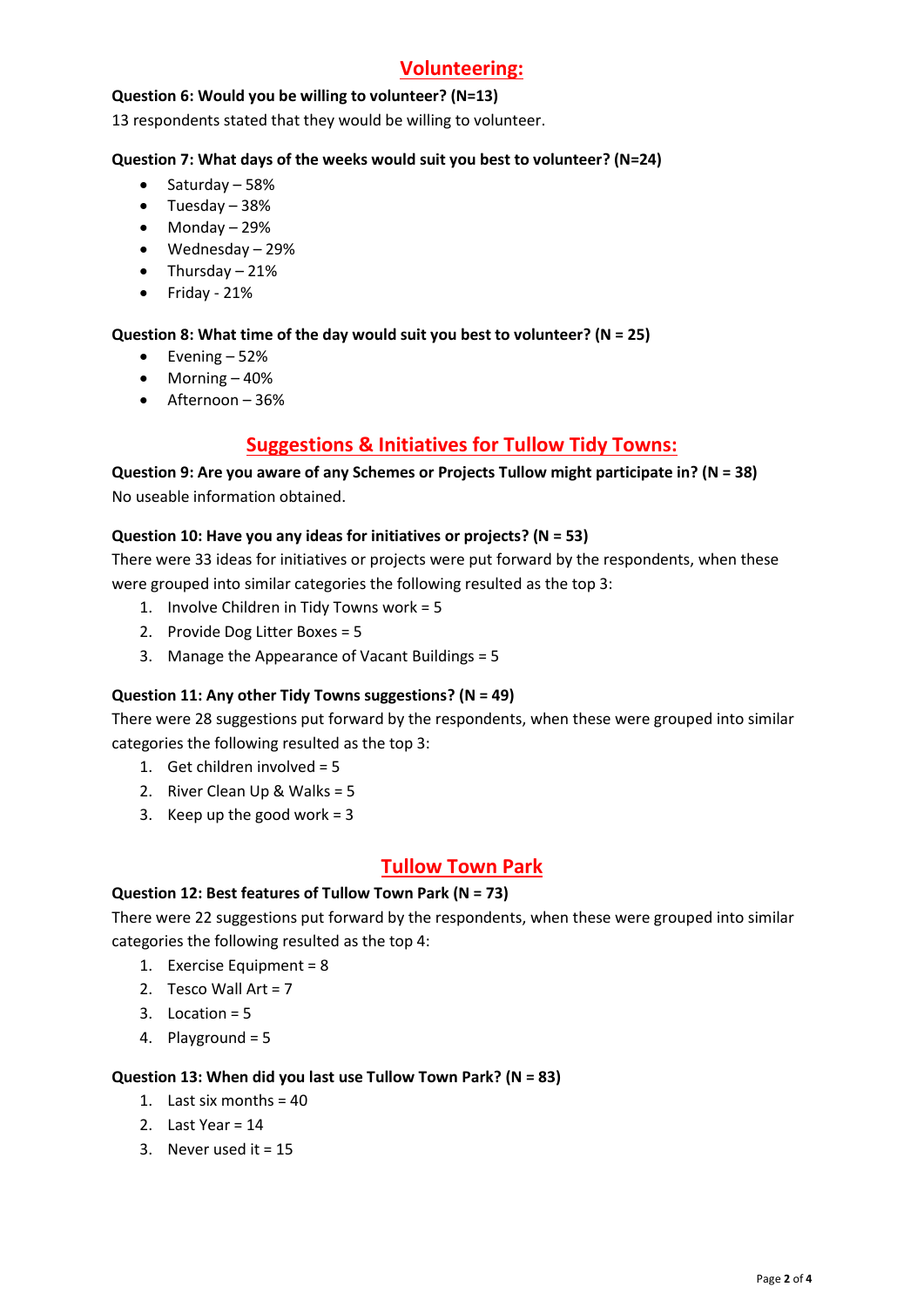### **Question 14: What stops you visiting Tullow Town Park? (N = 72)**

There were 22 reasons put forward by the respondents, when these were grouped into similar categories the following resulted as the top 4:

- 1. Teenagers = 19
- 2. Anti-social Behaviour = 13
- 3. No Kids =  $7$
- 4. Pandemic = 5

### **Question 15: Have you ever used the outdoor exercise equipment? (N = 98)**

Yes – 50% No – 50%

### **Question 16: If no, what prevents you from using it? (N = 39)**

There were 21 reasons put forward by the respondents, when these were grouped into similar categories the following resulted as the top 3:

- 1. Work / Family / Baby = 5
- 2. Didn't know they existed  $= 4$
- 3. No interest = 3

### **Question 17: What improvements would you like to see at Tullow Town Park? (N = 62)**

There were 29 suggestions put forward by the respondents, when these were grouped into similar categories the following resulted as the top 3:

- 1. Supervision / Security / Cameras / Policing = 17
- 2. More playground facilities = 9
- 3. Pollinator / Planting = 6

# **Thomas Traynor (Castledermot Road) Park**

### **Question 18: What are the Best Features of the Castledermot Road Park? (N = 66)**

There were 13 suggestions put forward by the respondents, when these were grouped into similar categories the following resulted as the top 3:

- 1. Riverside = 12
- 2. River Walkway = 10
- 3. Seated Area = 9

**Question 19: When did you last use the Castledermot Road Park? (N = 68)**

- $\bullet$  Never = 29
- $\bullet$  Past Week = 11
- $\bullet$  Today = 7
- Past Two Weeks =  $7$

### **Question 20: Any improvements you would like to see at the Castledermot Road Park? (N = 49)**

There were 19 suggested improvements put forward by the respondents, when these were grouped into similar categories the following resulted as the top 4:

- 1. Increase biodiversity/flowers = 10
- 2. Extend the park =  $3$
- 3. Install bins = 3
- 4. Rails at river bank = 3